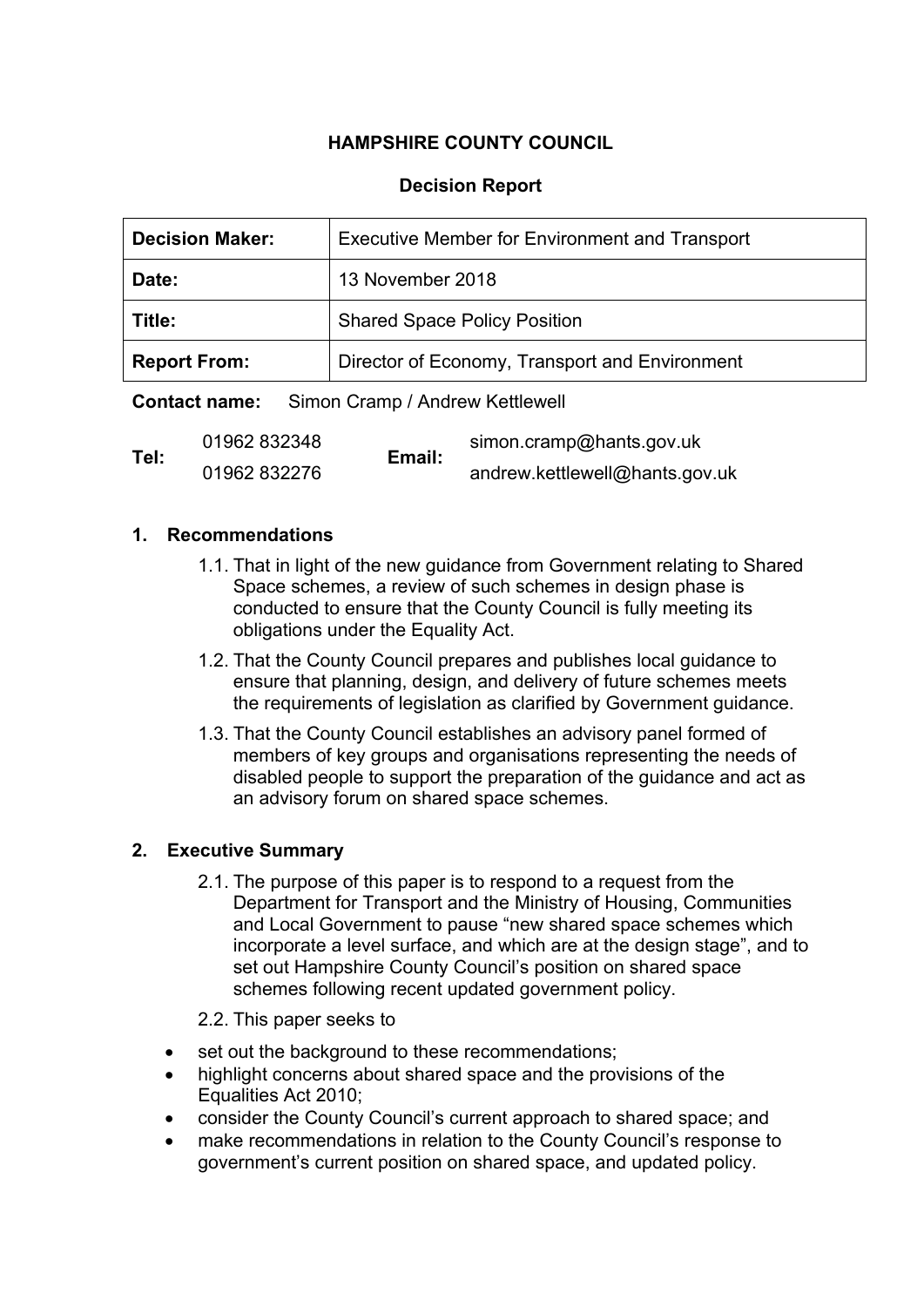#### **3. Background**

- 3.1. On 25 July 2018, the Department for Transport (DfT) launched the "Inclusive Transport Strategy: achieving equal access for disabled people" Policy Paper and withdrew existing guidance relating to Shared Space schemes (Local Transport Note 11). The new Inclusive Transport Strategy sets out "the government's plans to make our transport system more inclusive and better for disabled people.".
- 3.2. On the same day, Nusrat Ghani, Parliamentary Under Secretary for Transport, wrote to all local authorities outlining the key points of the new Inclusive Transport Strategy and requested that the local authorities pause "the introduction of new shared space schemes which incorporate a level surface, and which are at the design stage".
- 3.3. The government's approach to new shared space schemes was further clarified in a joint letter from the DfT and the Ministry of Housing, Communities and Local Government dated 28<sup>th</sup> September 2018. This letter sets out government's intention that the pause would "not apply to development schemes that are currently at the planning application stage or beyond" and that "the focus of the pause is on level-surface schemes in areas with relatively large amounts of pedestrian and vehicular movement, such as high streets and town centres (outside of pedestrian zones). The pause does not apply to streets within new residential areas, or the redesign of existing residential streets with very low levels of traffic, such as appropriately designed mews and culs-de-sac, which take into account the relevant aspects of the National Planning Policy Framework and associated guidance".
- 3.4. The now withdrawn Local Transport Note 11 (LTN/11) sets out that "Shared space is a design approach that seeks to change the way streets operate by reducing the dominance of motor vehicles, primarily through lower speeds and encouraging drivers to behave more accommodatingly towards pedestrians", and that "there is no such thing as a definitive shared space design. Each site is different and the way a street performs will depend on its individual characteristics, the features included and how these features work in combination." LTN11 defines a "shared surface" as "a street surface with no level difference to segregate pedestrians from vehicular traffic." This is the characteristic referred to by the Parliamentary Under Secretary for Transport as "level surface" and defined in the joint letter from the DfT and the Ministry of Housing, Communities and Local Government dated 28th September 2018 as "a design feature in which the level difference between the footway and the carriageway is removed.".
- 3.5. Within the guidance, shared space can refer to a range of treatments from removal of guard-railing, through to single surfaces with no delineation between road and pavement, with signal controls removed. However, in practice, the term shared space is often used to reflect the latter.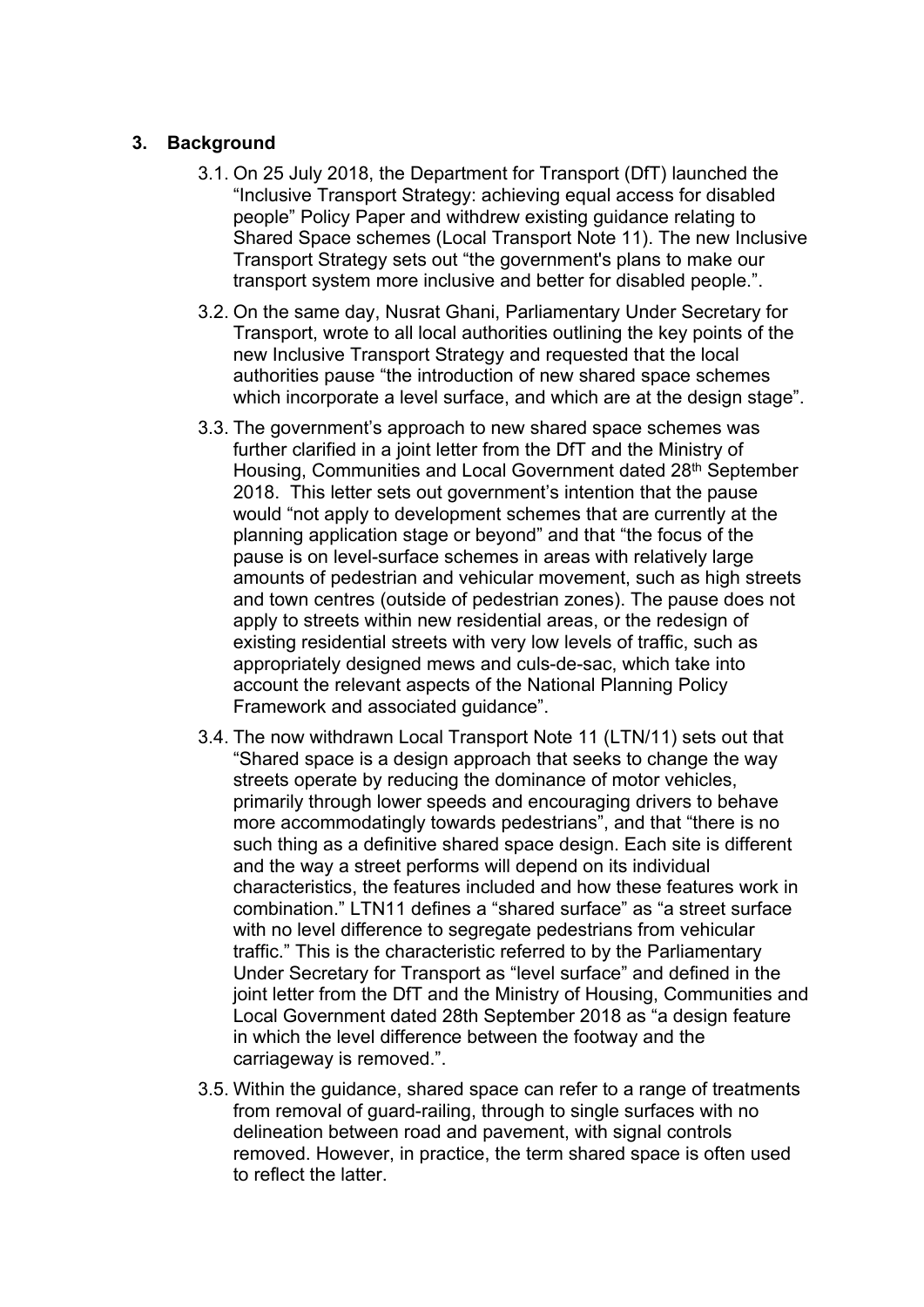## **4. Concerns about shared space**

- 4.1. Shared space has prompted campaigns, particularly from organisations representing the blind, as well as legal actions. The removal of kerbs and pedestrian crossings has proved to be among the most controversial elements of many shared space schemes with the implementation of flat, level and shared surfaces considered to have a significant negative impact on those who are blind, and their ability to navigate the environment. These concerns have led a number of other bodies to undertake research and produce guidance on shared space – these include: Accidents by Design: The Holmes Report into Shared Space, July 2015; Who put that there! – RNIB Campaign Report, February 2015; Building for Equality: Disability and the Built Environment, House of Commons Women and Equalities Committee (WEC) report, April 2017; and Creating better streets: Inclusive and accessible places - Reviewing shared space, Chartered Institute for Highways and Transportation (CIHT), January 2018.
- 4.2. The WEC report recommends that LTN/11 is replaced by guidance that should:
- be developed with disabled people;
- explicitly address the needs of all disabled people, including but not limited to people who are blind and partially sighted, people who have ambulant mobility difficulties, and people with a neuro-diverse condition or learning disability;
- lay down consistent national standards so that disabled people can navigate, learn and independently use such schemes anywhere in the country;
- be clear that safety and usability requirements, such as controlled crossings and kerbs, are not optional; and
- provide details on how the requirements of the public sector equality duty and the duty to make reasonable adjustments apply to the design and implementation of such schemes.
	- 4.3. In its recent publication "Creating better streets: Inclusive and accessible places" the CIHT has reflected that the term shared space is too broad and unhelpful. CIHT proposes three new design approaches to replace shared space as follows (further detail is provided in Appendix C):
- Pedestrian prioritised streets;
- Informal streets; and
- Enhanced streets.
- 4.4 The report provides a series of recommendations to government and industry, calling for further evidence-gathering, and changes to developing public realm improvements and creating inclusive environments.
- 4.5 The CIHT's guidance is currently being reviewed by the Department for Transport and the Disabled Person's Transport Advisory Committee. The latter has already provided early feedback, accessible [here](https://www.gov.uk/government/publications/dptacs-position-on-shared-space/dptac-position-on-shared-space) , rejecting the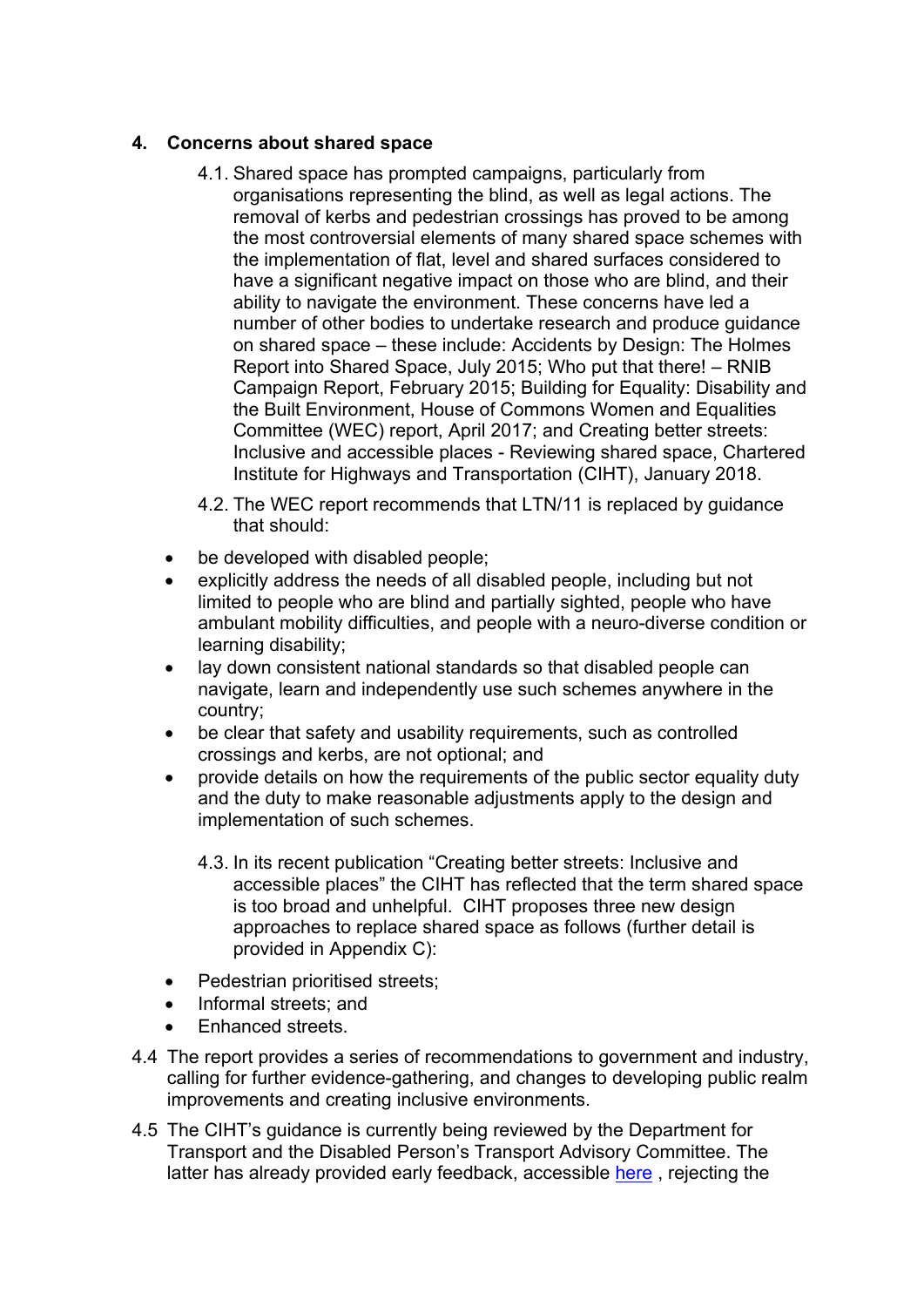idea of new scheme categories, and stating that the report does not go far enough to address issues faced by people with disabilities.

4.6 The duties in relation to the Equality Act and the Public Sector Equality Duty are particularly relevant to the use of shared space schemes particularly by those with a visual impairment.

#### **5. Equalities**

- 5.1. The Equality Act 2010 makes it unlawful for public authorities, including highways authorities, to discriminate in the exercise of a public function. They also have a duty to make reasonable adjustments including changing practices, policies and procedures which have a discriminating effect and to take reasonable steps to enable disabled people to avoid substantial disadvantages caused by physical features.
- 5.2. There is a further requirement under the Equality Act Public Sector Equality Duty to have due regard to the need to eliminate discrimination and to achieve equality of opportunity between disabled and non-disabled people. Where negative impacts are identified, the local authority must consider changes to the scheme in order to eliminate discrimination and better promote equality of opportunity.

#### **6. Hampshire County Council's Approach To Shared Space**

- 6.1. In 2007, government published the 'Manual for Streets'. The Manual for Streets sets out an approach to highways design that recognises the role of streets in making a positive contribution to the quality of life and well-being of communities by placing greater emphasis on 'people and place' rather than on just traffic movement. Hampshire County Council is committed to the approach in the Manual for Streets, and in 2010 adopted it's 'Companion Document to Manual for Streets'. The Manual for Streets refers specifically to the needs of people with disabilities. At paragraph 7.2.10, it states "shared surfaces can cause problems for some disabled people. People with cognitive difficulties may find the environment difficult to interpret. In addition, the absence of a conventional kerb poses problems for blind or partially-sighted people, who often rely on this feature to find their way around. It is therefore important that shared surface schemes include an alternative means for visually-impaired people to navigate by." Although this is not expanded upon in Hampshire County Council's Companion Document, it is an important consideration in all Hampshire schemes.
- 6.2. Adopted in 2013, Policy Objective 9 of Hampshire's Local Transport Plan 3 is to: *"Introduce the 'shared space' philosophy, applying Manual for Streets design principles to support a better balance between traffic and community life in towns and residential areas;"*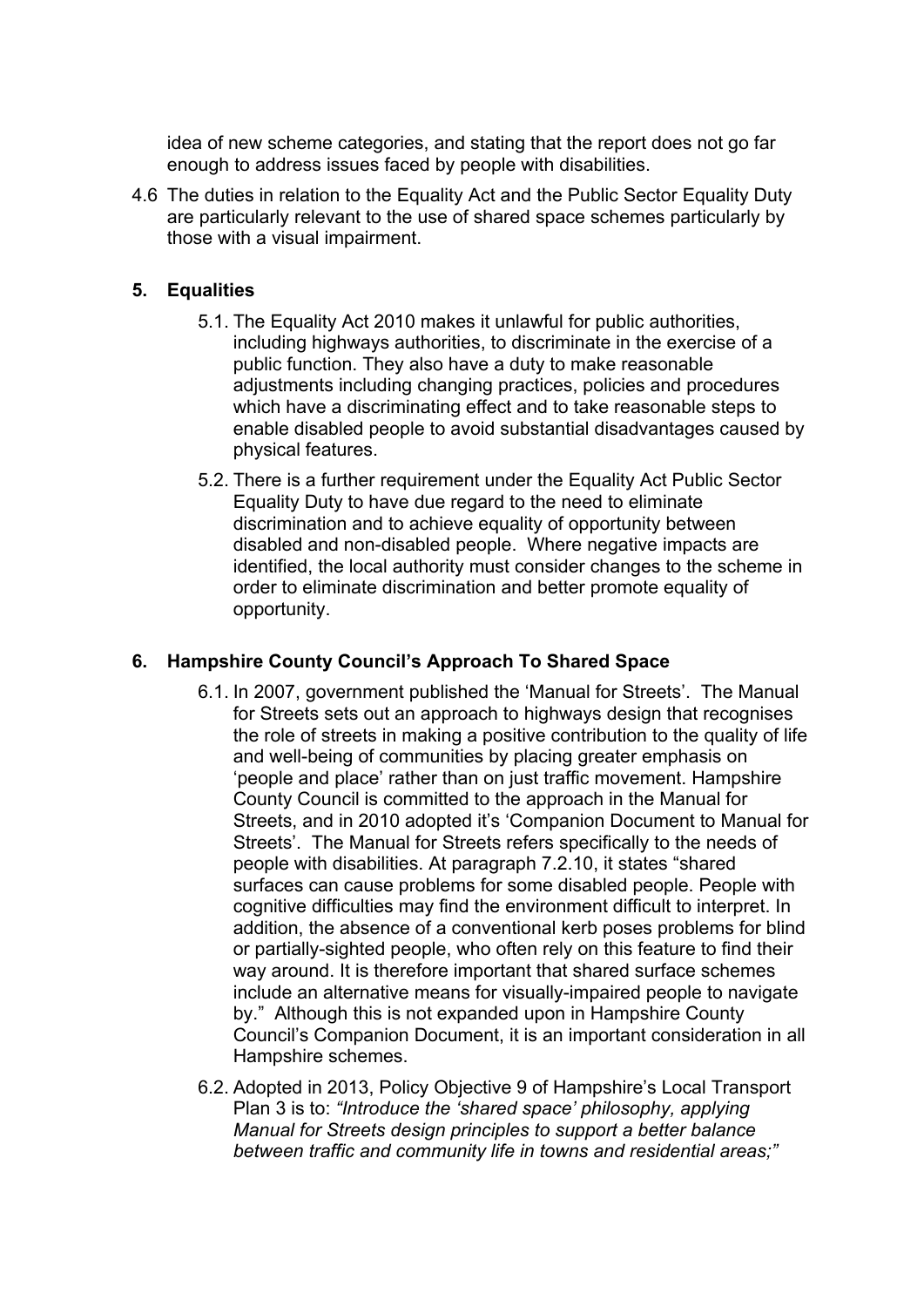The guidance does not specify a definition of shared space, or outline any treatment requirements.

6.3. Within Hampshire, a number of public realm improvement projects have been implemented which share some of the characteristics of shared space schemes. These include highways works carried out in connection with new developments delivered under the provisions of Section 38 and Section 278 of the Highways Act, and improvement schemes undertaken by the County Council such as at The Square, Winchester, London Road in Andover, and Church Street and Bell Street in Romsey. These are schemes regularly used by general traffic where the footway and carriageway are at grade. However, in all cases there is clear delineation between the vehicular and pedestrian areas, and the schemes were developed in consultation with local interest groups representing those with a visual or mobility impairment. The schemes at Church Street and Bell Street in Romsey demonstrate the County Council's approach to providing an inclusive and accessible design.

#### **7. Romsey Town Centre Improvements**

- 7.1. The aim of the Romsey Town Centre Improvements is to enhance the appearance and economic vitality of this important market town.
- 7.2. The first phase of the improvements, Church Street, started in 2015. The scheme features a level surface incorporating widened pavement areas, high quality paving, and clear definition of the road and edges in order to improve accessibility for pedestrians and those with mobility impairments, and to reduce the dominance of vehicles. Additional pedestrian crossing points were also constructed along Church Street to assist all users. As part of the design process, consultation was undertaken with residents, businesses and various user groups, which included Romsey Forum, Romsey and District Society, Romsey Futures Group, Guide Dogs providing mobility for the blind and partially sighted, and other organisations. The same groups were also engaged in the development of Phase 2, Bell Street, which was implemented earlier this year and Phase 3, Market Place, which is expected to commence in early 2019.
- 7.3. The improvements to Church Street were completed in autumn of 2015, and were met with positive support from members of the public. Officers conducted a "walk through" with members from the Guide Dogs user group, and these service users commented on how the improvements would benefit them while navigating the town centre. Further positive feedback has been received for the work in Bell Street. Monitoring of both phases is currently being undertaken.
- 7.4. The final phase of the Romsey Town Centre Improvements, Market Place, will share many of the features delivered in both Church Street and Bell Street including the use of level surfaces.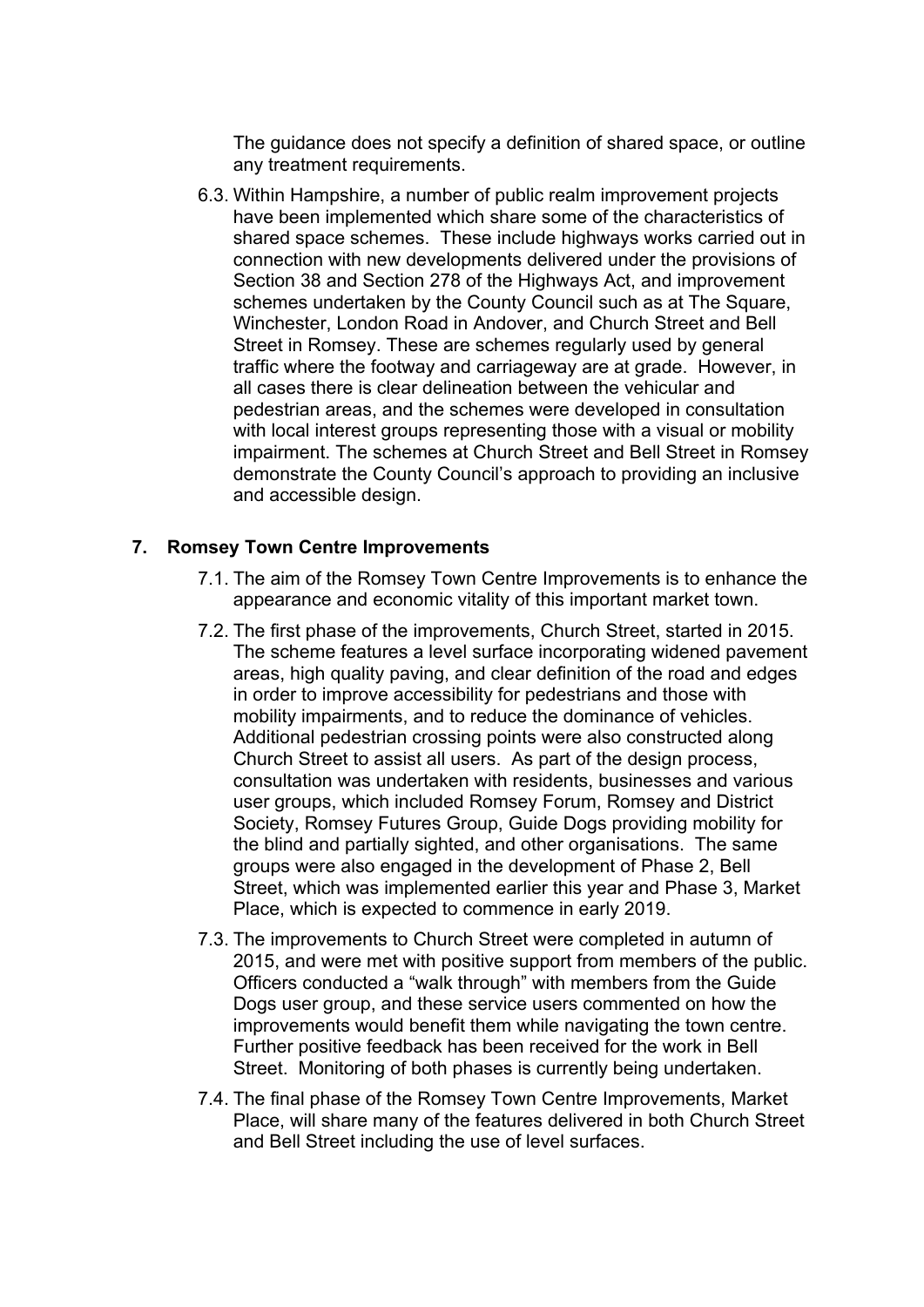# **8. Hampshire County Council's Proposed Position on Shared Space**

- 8.1. In light of the publication of the "Inclusive Transport Strategy: achieving equal access for disabled people", withdrawal of existing guidance relating to Shared Space schemes (Local Transport Note 11), and government's request to pause "the introduction of new shared space schemes which incorporate a level surface, and which are at the design stage", it is proposed that the County Council takes the following actions:
- 8.2. **Review of schemes**. It is proposed that a review is undertaken of any new public realm improvement schemes that meet the criteria below and which are at the design stage:
- Incorporates a flat, level or shared surface where, as defined in the joint letter from the DfT and the Ministry of Housing, Communities and Local Government dated 28th September 2018, "the level difference between the footway and the carriageway is removed";
- There are relatively large amounts of pedestrian and vehicular movement, such as high streets and town centres (outside of pedestrian zones);
- The intention is for the pedestrian to feel that they can move freely anywhere;
- The design speed exceeds 20mph; and
- It is proposed that the Scheme be funded or adopted by the County Council.
	- 8.3. The review would be undertaken by those responsible for commissioning the design.
	- 8.4. In line with government's directions set out in the ministerial letter dated 28th September 2018, the review will not apply to:
- Development schemes that are currently at the planning application stage or beyond; and
- Streets within new residential areas, or the redesign of existing residential streets with very low levels of traffic, such as appropriately designed mews and culs-de-sac, which take into account the relevant aspects of the National Planning Policy Framework and associated guidance.
	- 8.5. The following measures are considered to be well established and conventional highway features and it is proposed that they are excluded from the definition of flat, level or shared surface within the context of the review process:
- Raised tables:
- Junction treatments;
- Pedestrianised areas; and
- Parking areas/mews/courts;

8.6. The purpose of the review would be to establish:

• That due regard has been given to requirements of the Equality Act 2010, and that the Equality Act Public Sector Equality Duty to eliminate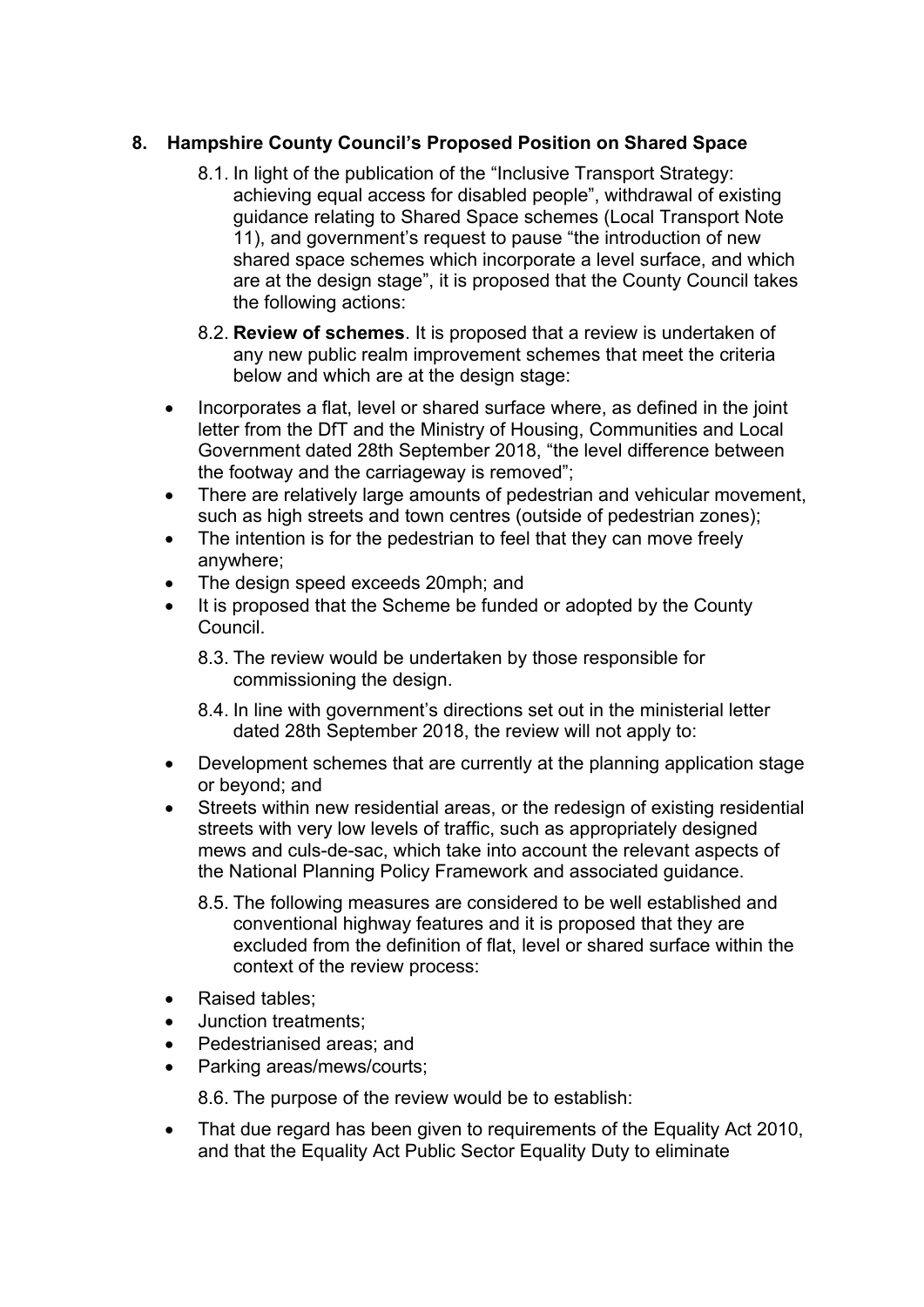discrimination and to achieve equality of opportunity between disabled and non-disabled people, has been met;

- That any negative impacts that have been identified are identified and reviewed;
- That there is clear documented evidence that the design process has explicitly addressed the needs of all disabled people, including but not limited to people who are blind and partially sighted; and
- That the scheme has been developed with the active involvement of a recognised group or organisation representing disabled people including people who are blind and partially sighted.
	- 8.7. New schemes which are at the design stage and can provide evidence that these criteria have been met would not be subject to the proposed review.
	- 8.8. It is proposed that the County Council does not fund or adopt new schemes that fail to meet the criteria at 8.6.
	- 8.9. The second proposed action is to prepare and publish **Guidance** to ensure that the planning, design and delivery of future schemes follows a clear process that meets the requirements set out in paragraph 8.6 above. This would include a review of current scheme auditing processes in line with the provisions of government's Inclusive Transport Strategy (July 2018).
	- 8.10. The third proposed action is to **establish an Advisory Panel** formed of members of key groups and organisations representing the needs of all disabled people, and work with them on the preparation of the above guidance. This would include a review of current consultation processes in line with the provisions of government's Inclusive Transport Strategy.
	- 8.11. It is proposed that the above actions are communicated to all those involved in the commissioning, planning, design and delivery of schemes funded or adopted by the County Council.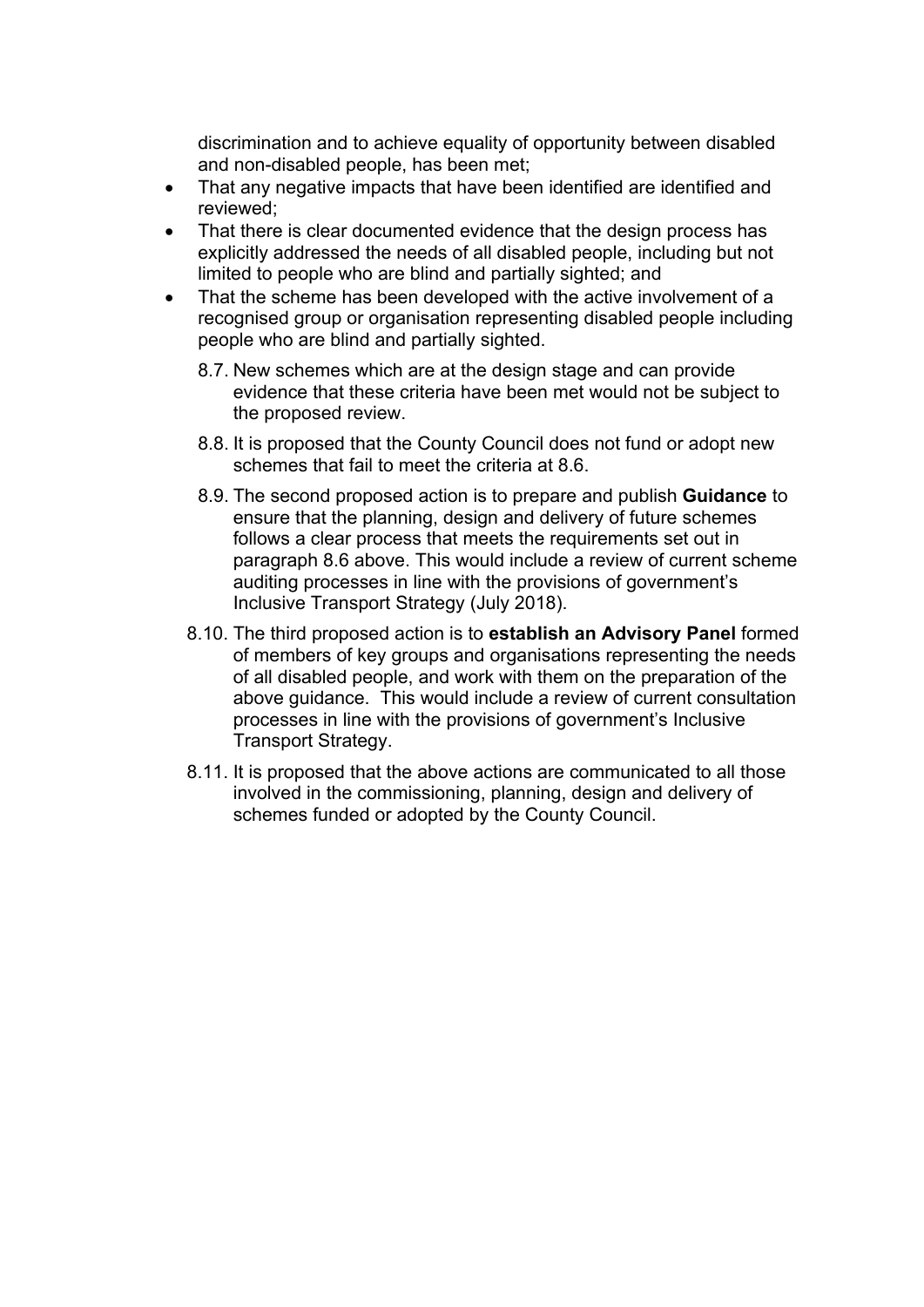## **CORPORATE OR LEGAL INFORMATION:**

#### **Links to the Strategic Plan**

| Hampshire maintains strong and sustainable economic<br>growth and prosperity: | yes |
|-------------------------------------------------------------------------------|-----|
| People in Hampshire live safe, healthy and independent<br>lives:              | yes |
| People in Hampshire enjoy a rich and diverse<br>environment:                  | yes |
| People in Hampshire enjoy being part of strong,<br>inclusive communities:     | yes |

#### **Section 100 D - Local Government Act 1972 - background documents**

**The following documents discuss facts or matters on which this report, or an important part of it, is based and have been relied upon to a material extent in the preparation of this report. (NB: the list excludes published works and any documents which disclose exempt or confidential information as defined in the Act.)**

| Document                                         | Location                                |
|--------------------------------------------------|-----------------------------------------|
| Ministerial letter to local authorities about    | https://www.gov.uk/government/public    |
| the Inclusive Transport Strategy                 | ations/inclusive-transport-strategy     |
| <b>Inclusive Transport Strategy</b>              | https://www.gov.uk/government/public    |
|                                                  | ations/inclusive-transport-strategy     |
|                                                  |                                         |
| Local Transport Note 1/11 (withdrawn)            | https://assets.publishing.service.gov.u |
|                                                  | k/government/uploads/system/uploads     |
|                                                  | /attachment data/file/732739/ltn-1-     |
|                                                  | 11.pdf                                  |
| <b>HCC Local Transport Plan 3</b>                | http://documents.hants.gov.uk/transpo   |
|                                                  | rt/HampshireLTPPartALongTermStrat       |
|                                                  | egy2011-2031RevisedApril2013.pdf        |
|                                                  |                                         |
| WEC's Disability and the built environment       | https://www.parliament.uk/business/co   |
| inquiry                                          | mmittees/committees-a-z/commons-        |
|                                                  | select/women-and-equalities-            |
|                                                  | committee/inquiries/parliament-         |
|                                                  | 2015/disability-and-the-built-          |
|                                                  | environment-16-17/                      |
| <b>CIHT's Creating Better Streets: Inclusive</b> |                                         |
| and Accessible Places                            |                                         |
| DPTAC response to CIHT report                    | https://www.gov.uk/government/public    |
|                                                  | ations/dptacs-position-on-shared-       |
|                                                  | space/dptac-position-on-shared-space    |
|                                                  |                                         |